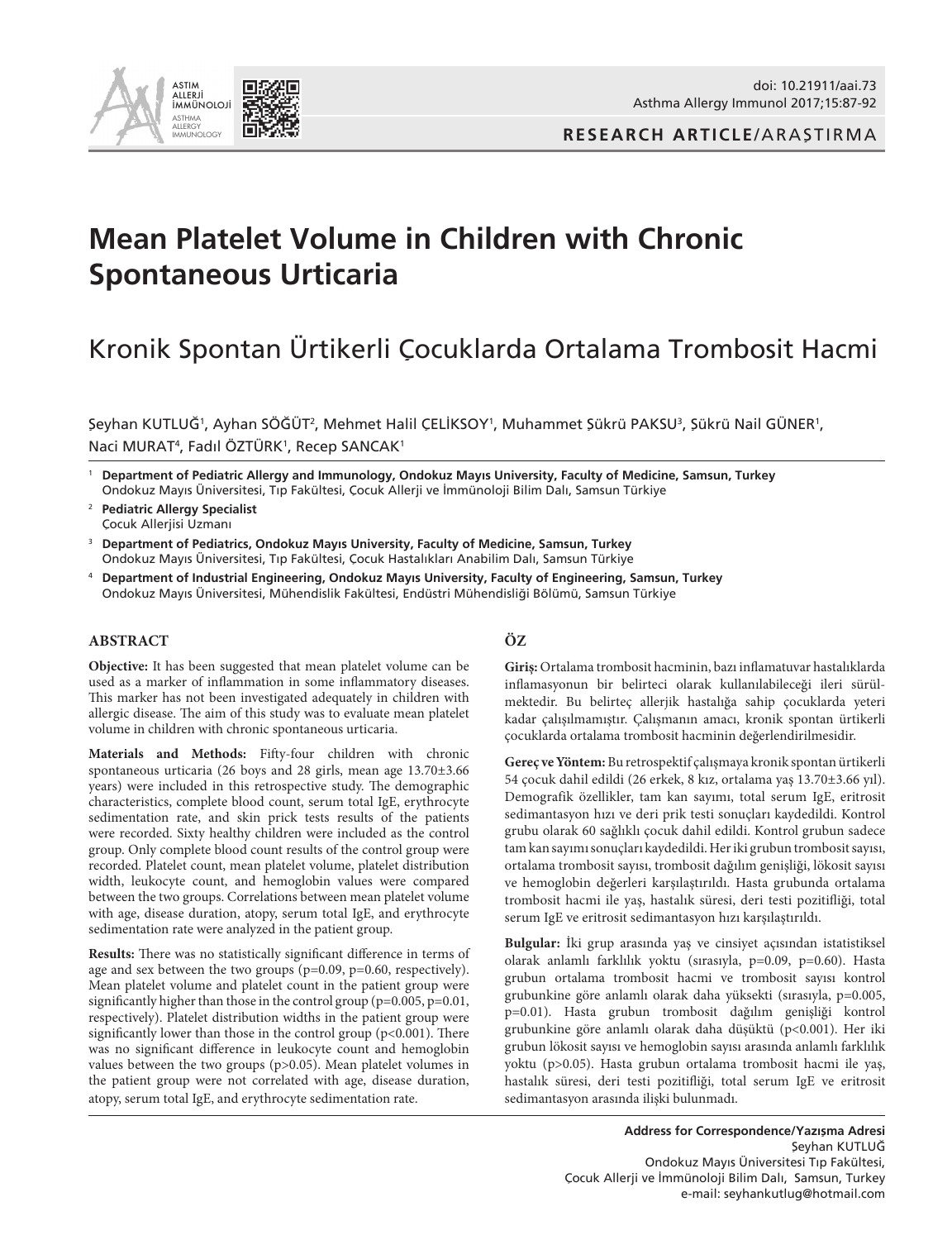**Conclusion:** Mean platelet volumes and platelet counts are increased in children with chronic spontaneous urticaria. However, the mean platelet volume does not appear to be associated with the erythrocyte sedimentation rate and atopy.

**Key words:** Children, chronic spontaneous urticaria, mean platelet volume, platelet distribution width

#### **INTRODUCTION**

Chronic spontaneous urticaria (CSU) is a chronic inflammatory disease without physical stimulus characterized by itchy and erythematous swellings which last longer than 6 weeks in every day or in every few days (1). It may be accompanied by angioedema. The prevalence of urticaria in general population is estimated to be 1% (2). Although different results have been reported, its incidence in children generally varies between 0.1 and 3% (3). The most-known pathophysiologic factors are infections, autoreactive mechanisms, foods and drugs (4). However, most causes remain unknown. As in acute urticaria, chronic urticaria significantly adversely affects the quality of life not only in admission to emergency clinics but also in the social life (5).

Platelets are known to aggregate in the site of inflammation and inflammatory cells also accumulate in the target tissue via the mediators secreted by thrombocytes (6,7). Thrombocytes lead to histamine release from both mast cells and basophils and consequently cause allergic inflammation via serotonin secretion (7,8). However, histamine also leads to platelet activation (9). The active role of platelets in both allergic and non-allergic reactions leads to researchers to investigate the thrombocytes activation markers as an alternative inflammatory marker in all inflammatory diseases.

Platelet activation markers such as platelet factor-4, beta-thromboglobulin, P-selectin and platelet aggregation are not routinely measured in patient assessment. In contrast, mean platelet volume (MPV), platelet distribution width (PDW) and platelet count can be used as markers associated with platelet function and activation (7,10-12). These are measured in routine blood counts. Elevated MPV is observed in cases where platelet activation is increased (11,13). Platelet counts, MPV, PDW are much more cost

**Sonuç:** Kronik spontan ürtikerli çocuklarda ortalama trombosit hacmi ve trombosit sayısı artmaktadır. Bununla beraber ortalama trombosit hacmi eritrosit sedimentasyon ve atopiyi gösteren testlerle ilişkili görülmemektedir.

**Anahtar kelimeler:** Çocuklar, kronik spontan ürtiker, ortalama trombosit hacmi, trombosit dağılım genişliği

**Received:** 15/07/2016 **• Accepted:** 27/10/2016 **Geliş Tarihi:** 15/07/2016 **• Kabul Tarihi:** 27/10/2016

effective and more available compared to other methods (platelet factor-4, beta-thromboglobulin, P-selectin and platelet aggregation) (11,14).

In recent studies, alterations in MPV as a marker of inflammation have been investigated in allergic and nonallergic disease. However, studies investigating MPV in children with CSU are limited (15). Therefore, we compared MPV, PDW and platelet counts in children with CSU with those in healthy children in this study.

#### **MATERIALS and METHODS**

#### **Study Group**

This retrospective study included children with chronic urticaria admitted to Ondokuz Mayıs University, Children's Hospital, division of Allergy and Immunology department between December 2012 and December 2015. The diagnosis of CSU was established by pediatric allergist. Diagnosis criterion is the urticaria attacts lasting longer than six weeks without any physical causes (16). Those with inflammatory disease or acute infection were excluded. A total of 54 patients (aged 6-18 years) who met the above-mentioned criteria were enrolled. Symptom durations of the patients were recorded. Control group consisted of sixty healthy children without any chronic inflammatory disease, acute infection or allergic disease. For this type of retrospective study formal consent is not required. The study was approved by the Clinical Research Ethical Committee of Ondokuz Mayıs University.

#### **Laboratory Tests**

After establishing CSU diagnosis following a detailed evaluation, complete blood count, serum total IgE and erythrocyte sedimentation rate (ESR) measurements were performed in the patient group. Erythrocyte sedimentation rate (ESR) was used as an inflammatory marker (16). In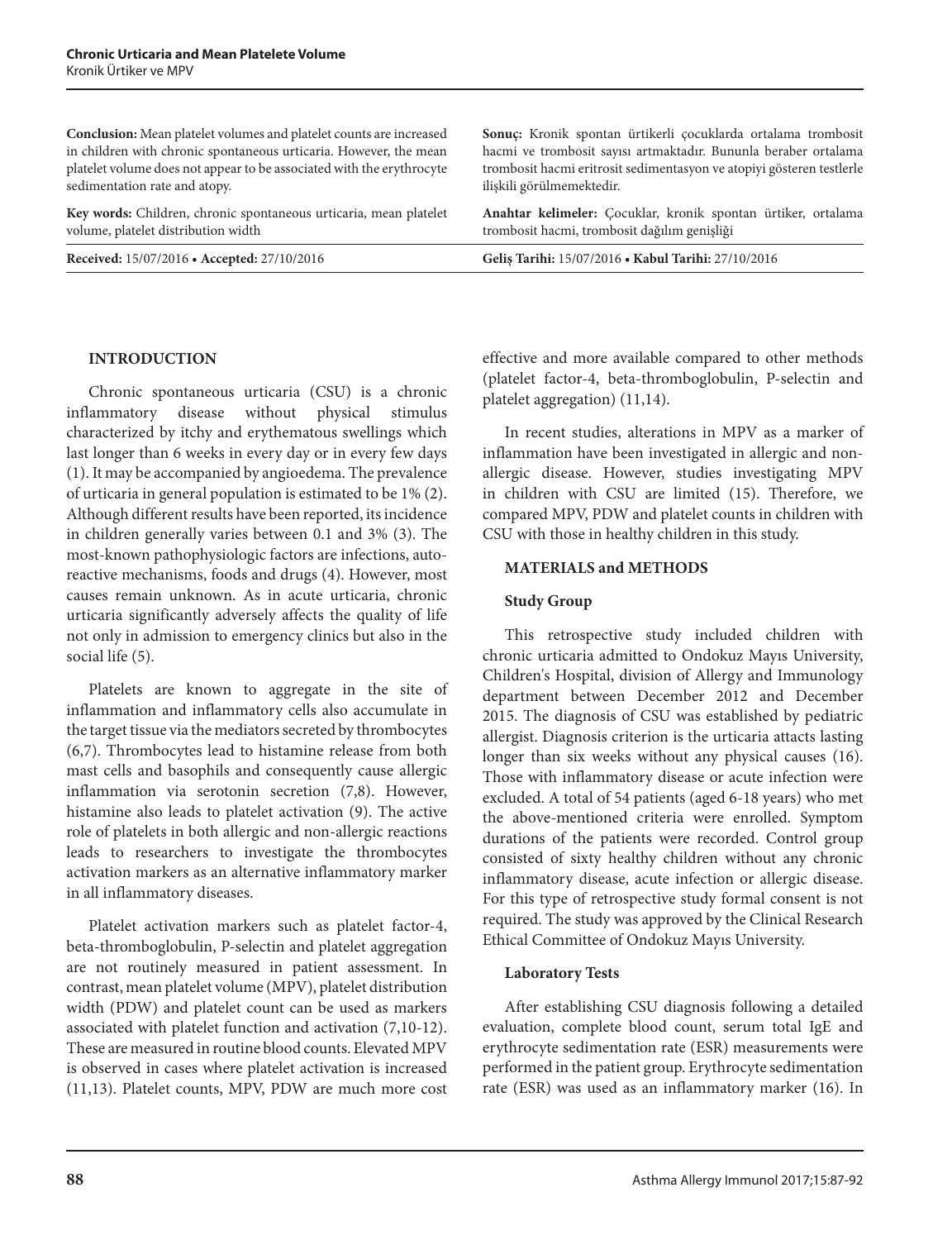control group, only complete blood count was performed. Venous blood was taken into BD vacutainer K2 3.6 mg (Plus blood collection tubes, UK) tube. Complete blood count measurements were performed via Advia 2120 hematology system (Siemens, Germany). Serum total IgE levels were measured using nephelometry method (nephelometry BN2 Siemens, Germany). For erythrocyte sedimentation rate (ESR) measurements, venous blood samples (in fasting state in the morning) were collected into 3.8% Sodium Citrate 4NC tubes and samples were studied in vacuplus ES 120 device (Ankara, Turkey - infrared barrier).

Skin prick test was performed for atopy measurement. Histamine was used as positive control in the skin test. Normal saline was used as negative control. The test was considered positive if the mean diameter of the wheal was at least 3 mm greater than the negative control test after 15- 20 minutes (17). The following allergens were used in the skin prick test: tree mix (*Castanea vulgaris, Quercus robur, Fagus sylvatica ACE*), grass mix (*Anthoxant odoratum, Dactylis glomerata, Lolium pere me, Phleum protein France, Poa pratensis*), weeds (*Chenopodium album, Amaranthus retroflexus*), *Dermatophagoides farinae, Dermatophagoides pteronyssinus, Alternaria Alternate, Aspergillus mix, Blattella Germanica*, and cat feathers (Stallergenes SA, 92160 Antony, France).

Two groups were compared in terms of platelet count (PLT), mean platelet volume (MPV), platelet distribution width (PDW), leukocyte (WBC) and hemoglobin (Hb) levels. In patient group, the correlations between MPV and patients' age, the duration of the disease, skin prick test positivity, ESR and IgE levels were analyzed.

# **Statistical Analysis**

Data were analyzed using an IBM SPSS software package (V.21, Chicago, USA). Normality was tested via Kolmogorov-Smirnov testing. T-test was used for the comparison of normally-distributed quantitative data. Non-normally distributed data were analyzed using the Mann-Whitney U test. Since the data were not normally distributed, the relationship between the variables was examined using Spearman correlation analysis. Continued variables were expressed as mean ± standard deviation and median (min-max), categorical variables were expressed as frequence and percent. P value of <0.05 was considered significant.

## **RESULTS**

The mean age of the patients (26 males, 28 females) was 13.7±3.6 years. The mean age in the control group (26 males, 34 females) was 12.4±3.6 years. These two groups did not differ significantly in terms of age and gender (p values were 0.098 and 0.606, respectively) (Table I).

MPV values in the patient group were significantly higher than those in the control group (p=0.005). PLT values in the patient group were significantly higher than those in the control group (p=0.011). PDW values in the patient group were significantly lower than those in the control group (p=0.001). No difference was observed between two groups with respect to WBC and Hb values (p>0.05) (Table II). Spearman correlation test revealed no correlation between MPV and age, symptom duration, ESR, and serum total IgE (Table III). The patients were divided into two groups based on skin test results. Mean MPV value in positive skin prick test group was 7.8±0.9 fL, mean MPV value in negative skin prick test group was 7.4±0.8 fL. No difference was observed between these two groups with respect to MPV values (p=0.243).

## **DISCUSSION**

In our study, we found higher MPV levels and PLT counts but lower PDW in children with CSU than those in healthy controls. In addition, no correlation was observed between MPV and erythrocyte sedimentation rate (ESR),

|  |                   |  | Table I. Demographic and baseline characteristics of |  |
|--|-------------------|--|------------------------------------------------------|--|
|  | children with CSU |  |                                                      |  |

|                                                 | $CSU(n=54)$      |
|-------------------------------------------------|------------------|
| Age (years) (mean $\pm SD$ )                    | $13.70 \pm 3.66$ |
| Male gender, [number (%)]                       | 26(48.1)         |
| Symptom duration (%)                            |                  |
| 6 week-3 month                                  | 17(31.5)         |
| 3-6 month                                       | 13(24)           |
| $6-12$ month                                    | 6(11)            |
| $\geq$ 12 month                                 | 18(33.5)         |
| Eosinophils $(\text{/mm}^3)$ [median (min-max)] | $200(20-700)$    |
| Total IgE (IU/mL) [median (min-max)]            | $125(2-1320)$    |
| Sedimentation (mm/h) [median (min-max)]         | $12(3-30)$       |
| Atopy in skin prick test [number (%)]           | 18(33)           |

**IgE:** Immunoglobulin E, **CSU:** Chronic spontaneous urticaria, **SD:** Standart deviation.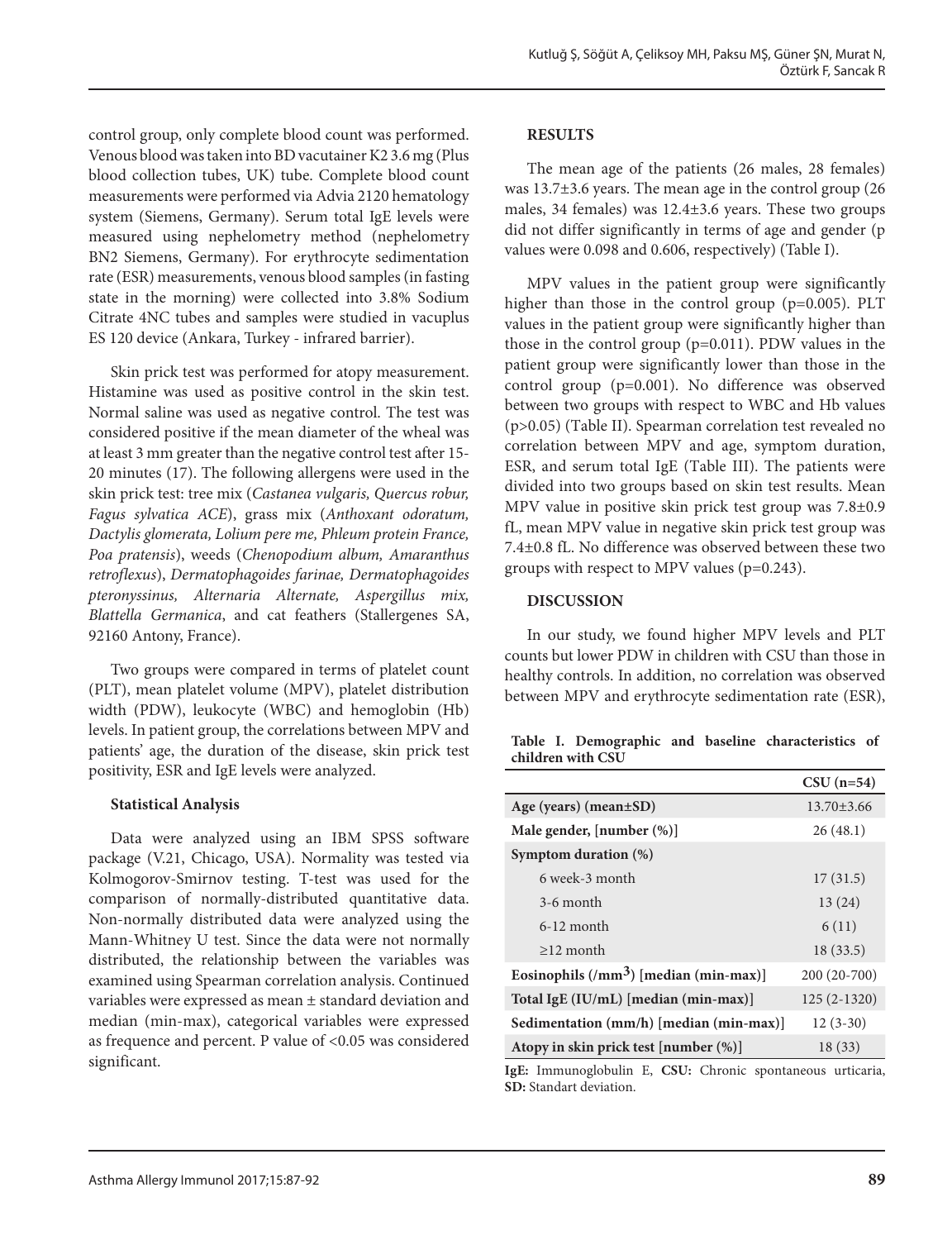|                                              | $CSU$ group $(n=54)$ | Control group $(n=60)$ |         |
|----------------------------------------------|----------------------|------------------------|---------|
| MPV (fL) [median (min-max)]                  | $7.40(6.20-10.20)$   | $7.0(5.90-9.10)$       | 0.005   |
| Platelets $(x10^3/\mu L)$ [median (min-max)] | 324 (173-532)        | 307.5 (143-497)        | 0.011   |
| PDW $(\%)$ [median (min-max)]                | $43(15-64.5)$        | $49.6(16.6-69.0)$      | < 0.001 |
| $WBC$ (count/ $\mu L$ )                      | 7595 (4460-15300)    | 7175 (4130-10570)      | 0.124   |
| $Hb(g/dL)$ (mean $\pm SD$ )                  | $12.9 \pm 1.1$       | $13.0 \pm 1.0$         | 0.490   |

**Table II. The laboratory characteristics of children with CSU and control groups**

**MPV:** Mean platelet volume, **WBC:** White blood cells, **PDW:** Platelet distriubution width, **Hb:** Hemoglobin, **CSU:** Chronic spontaneous urticaria, **SD:** Standart deviation.

#### **Table III. Correlation of mean platelet volume with age, symptom duration, sedimentation, and IgE**

|                         | Mean platelet volume |         |  |
|-------------------------|----------------------|---------|--|
|                         | r Value $*$          | p Value |  |
| Age                     | 0.136                | 0.149   |  |
| <b>Symptom duration</b> | 0.223                | 0.105   |  |
| Sedimentation           | 0.013                | 0.938   |  |
| <b>Total IgE</b>        | 0.028                | 0.849   |  |

**\***Spearman correlation was used.

**IgE:** Immunoglobulin E; *r***:** Spearman correlation factor.

serum total IgE and skin test positivity. Different results were obtained in studies investigating platelet counts in patients with CSU. Although there are studies showing increased MPV in adults and children with CSU (11,15), studies showing no changes in the number of platelets in adult patients with CSU are also available (18,19). Karsperska-Zajac et al. observed increases in platelet counts only in adults with severe CSU (12). Similarly, we observed increased platelet counts in children with CSU. This finding is consistent with the results of another study investigating the MPV values in children with CSU (15).

Increased MPV has been reported in adults with CSU (11,18,20). Consistent with the literature, we also found high MPV value in our study. While increase in MPV has been observed in some studies related to chronic inflammatory disease (18,21,22), other studies involving similar disease group revealed reduction in MPV values (23,24). In our patient group, mostly leukocyte count and erythrocyte sedimentation rate (ESR) were studied as a marker of inflammation. Unlike literature, we found that only five out of 54 patients had active inflammation that can be shown with high ESR. Magen et al., found higher C-reactive protein (CRP) and MPV values in autologous serum skin test-positive (ASST-positive) patients with

chronic urticaria than those in autologous serum skin testnegative (ASST-negative) patients and healthy controls (18). Since autologous serum skin test is not routinely recommended (25), it was not studied in our patient group. We did not measure the ESR in controls, but the correlations between ESR and MPV values were analyzed in patient group. We observed no correlation between ESR and MPV in patient group. We compared the leukocyte counts as an inflammatuar marker between two groups and no difference was revealed. These findings were not consistent with the literature.

There is one study in the literature investigating the inflammatory role of MPV in children with CSU (15). In this study, although CRP levels were higher in patient group than those in healthy controls, MPV values were found to be significantly lower in the patient group than those in healthy controls. However, this finding was consistent with that related to nonallergic inflammatory disease (23, 24). In another study involving adult patients with CSU, MPV values in the patient group were reported to be higher than those in healthy controls (11). Our results regarding MPV were not consistent with the study involving children with CSU (15). This difference may be due to high one of the conventional inflammatory marker (CRP) was found in patient group than controls in their study.

Studies evaluating the platelet distribution width (PDW), one of the platelet markers in complete blood count, are very scarce in the literature. Vagdatli et al. showed that PDW can also be used as platelet activation marker (13). In a study involving adults with chronic urticaria, increased PDW, MPV, PLT were found in patient group compared to healthy controls, but conventional inflammatory markers were not studied in this study (11). Although Kasperska-Zajac et al. (12), found that increased CRP in patients with chronic urticaria compared to healthy controls, there were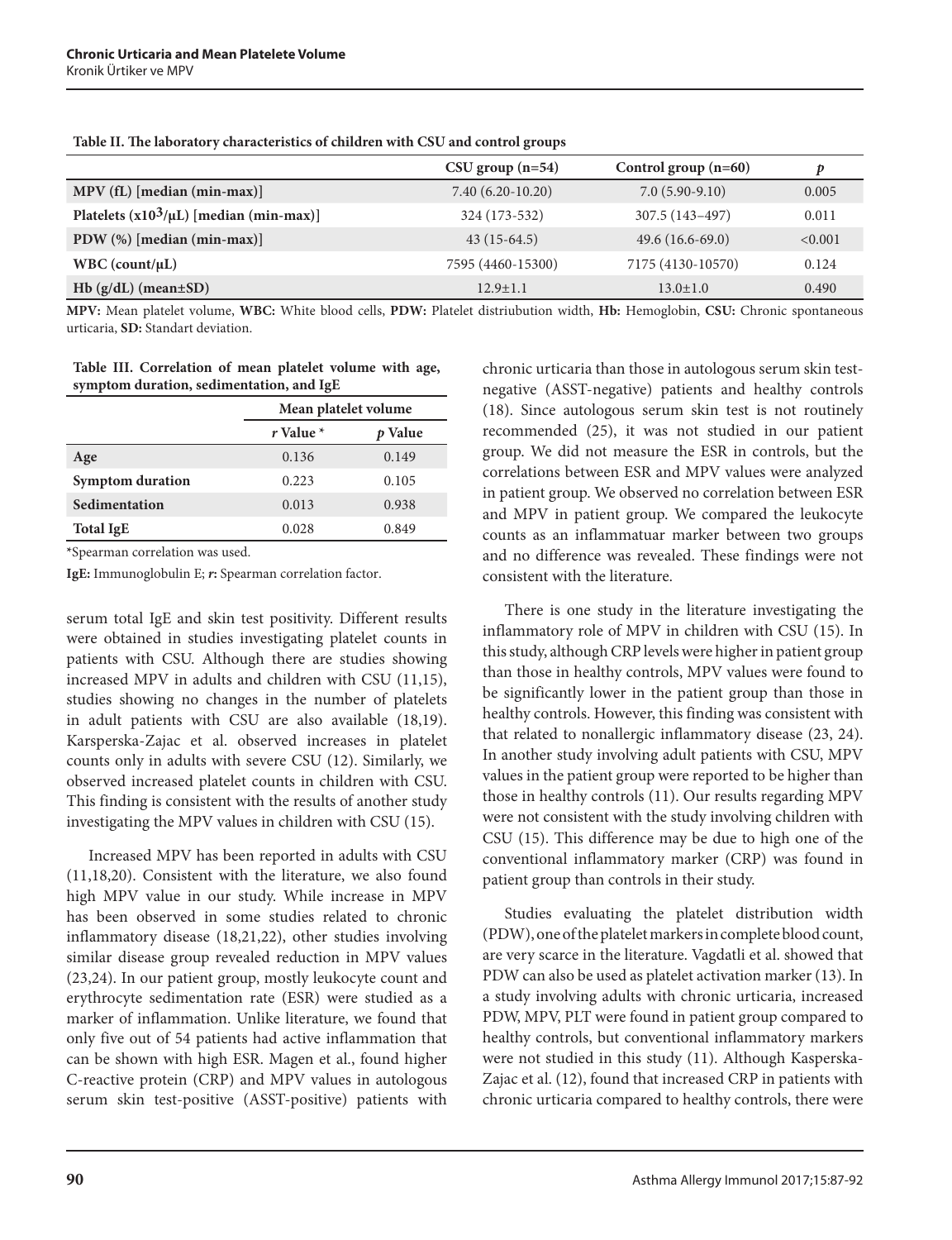no difference between these groups with respect to PDW, MPV and PLT values. Unlike literature, we found decrease in PDW in children with CSU compared to healthy controls. It has been reported that delays in blood sample examination may lead to reduction in PDW and increase in MPV (13). In this study, blood samples were studied within the first 1 hour. However, in our study, blood samples of patients and controls were studied within the same time. We think that our finding may be siginificant. Our findings related with PDW have not been previously investigated in children with CSU. Previously, no reduction in PDW has been detected in children with CSU.

The correlation between MPV and atopy has not been investigated yet. In present study, skin prick test was used for atopy measurement. No correlation was found between the presence of atopy and MPV in skin test. We did not find any correlation between serum IgE and MPV either. In a recent study, no correlation was found between atopy and platelet markers other than MPV (26). Comprehensive studies are needed on this issue.

Consistent with the literature, we did not find correlation between MPV and chronic urticaria period (12). The correlation between conventional inflammatory markers and MPV has not been examined sufficiently in patients with chronic urticaria. Kasperska-Zajac et al. did not find any correlation between MPV and CRP (12). Magen et al. detected higher CRP values in ASSTpositive patients with chronic urticaria and a positive correlation between "urticaria activity score" (UAS) and MPV (18). Instead of CRP, ESR was studied in our study and for the first time in the literature, we showed that there was no correlation between MPV and ESR in children with CSU. Contradictory results were obtained in studies investigating the correlation between MPV and conventional inflammatory markers in nonallergic inflammatory diseases (27). Therefore, clinical use of MPV is recommended for cardiovascular and hematological diseases rather than inflammatory diseases (28). Further studies are needed to make interpretations on the use of platelet markers in specific allergic diseases.

Recently we have been suggested that MPV can not be used as an indicator of inflammation in children with allegic rhinitis (AR) (29). Allergic rhinitis has less complex pathogenicity and more specifically allergic inflammation compared to CSU. Therefore, we may conclude that MPV can not be used as an inflammatory marker in children with

allergic inflammation. Also, we had not found significant differences between children with AR and healthy controls in terms of MPV (29), whereas we found the increased MPV in children with CSU. This difference may be caused by the complex nature of the pathogenesis of urticaria (16).

Our study has some limitations. Firstly, UAS was not studied. Secondly, CRP values were not available. The relationship between UAS, CRP, ESR and platelets indexes have not been studied yet, in children with CSU. Further studies will shed light to clinicians.

# **CONCLUSION**

As in adults with chronic urticaria, increased MPV can be observed in children with CSU. However, MPV does not appear associated with erythrocyte sedimentation rate and atopy. Further studies are needed to make an inference on platelets markers can be used as inflammatory markers in children with CSU.

# **References**

- 1. Greaves MW. Chronic urticaria in childhood. Allergy 2000;55:309-20.
- 2. Maurer M. Unmet clinical needs in chronic spontaneous urticaria. A GA²LEN task force report. Allergy 2011;66:317-30.
- 3. Tsakok T, Du Toit G, Flohr C. Pediatric urticaria. Immunol Allergy Clin North Am 2014; 34:117-39.
- 4. Zuberbier T. Chronic urticaria. Curr Allergy Asthma Rep 2012;12:267-72.
- 5. Baiardini I, Braido F, Bindslev-Jensen C, Bousquet PJ, Brzoza Z, Canonica GW, et al. Recommendations for assessing patientreported outcomes and health-related quality of life in clinical trials on allergy: A GA²LEN taskforce position paper. Allergy 2010; 65: 290-5.
- 6. Thompson CB, Jakubowski JA. The pathophysiology and clinical relevance of platelet heterogeneity. Blood 1988;72:1-8.
- 7. Page C, Pitchford S. Platelets and allergic inflammation. Clin Exp Allergy 2014; 44:901-13.
- 8. Brindley LL, Sweet JM, Goetzl EJ. Stimulation of histamine release from human basophils by human platelet factor. J Clin Invest 1983;72:1218-23.
- 9. Masini E, Di Bello MG, Raspanti S, Ndisang JF, Baronti R, Cappugi P, et al. The role of histamine in platelet aggregation by physiological and immunological stimuli. Inflamm Res 1998;47:211-20.
- 10. Szczeklik A, Milner PC, Birch J, Watkins J, Martin JF. Prolonged bleeding time, reduced platelet aggregation, altered PAF-acether sensitivity and increased platelet mass are a trait of asthma and hay fever. Thromb Haemost 1986;56:283-7.